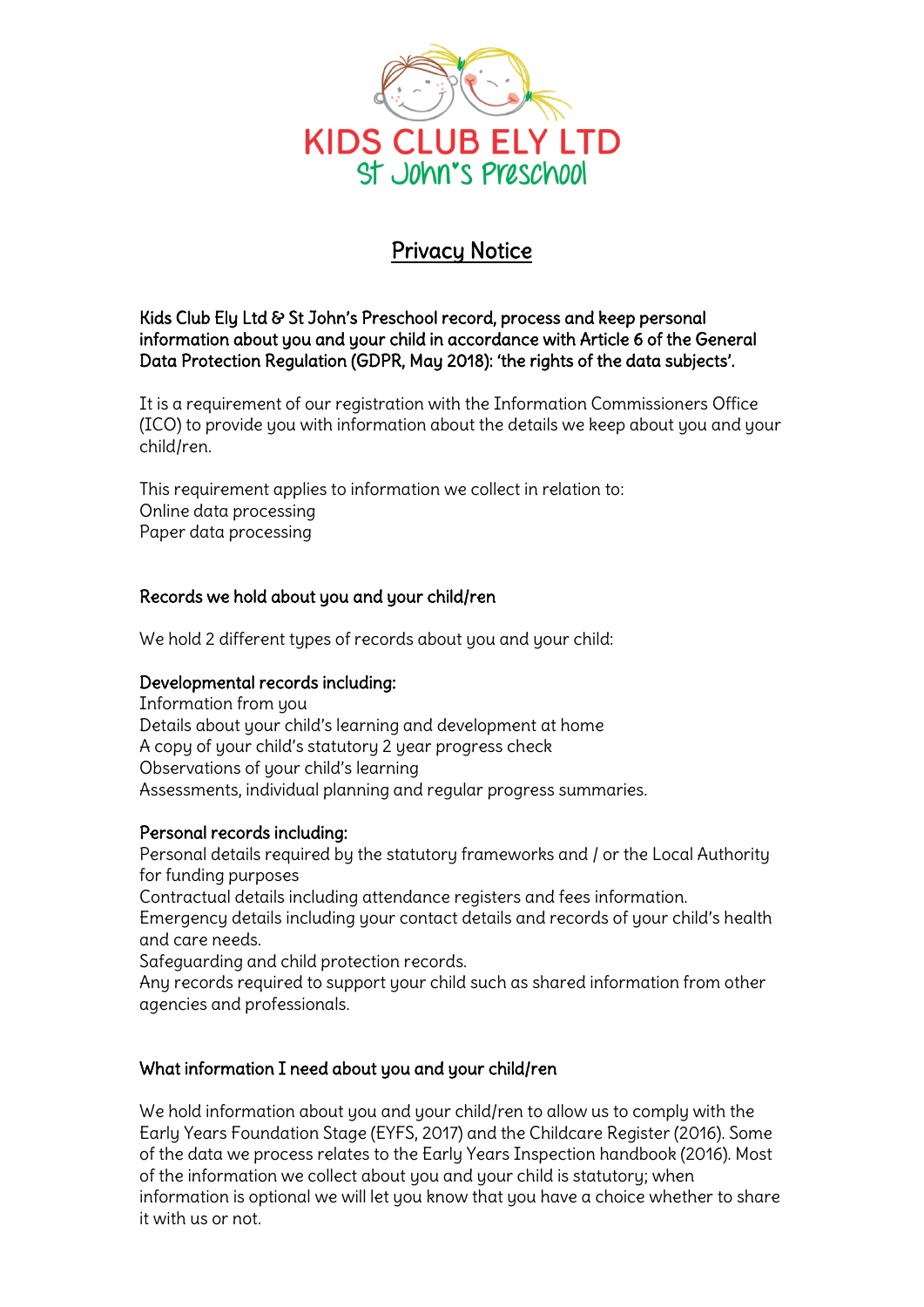## What we do with your data and with whom it is shared

We are required to hold and use this personal data in order to complu with the statutory framework of England, Ofsted, the Department for Education and the local authority early years team. This data will be used to:

- support your child's development
- monitor and report on your child's progress
- share information about activities in our setting
- contact named people in an emergency
- share with other professionals in accordance with legislation
- ensure a contract of service is delivered and maintained
- ensure that this setting receives the statutory funding for which it is eligible.

We are required to ensure the information we collect about you and your child/ren is treated confidentially and only shared when there is a need for it to be shared. With your permission this data may be, when necessary, shared with:

- Other professionals supporting your child, for example health visitor, preschool, nursery, school, other health or education professional
- The local authority through the Free Childcare and Early Education Entitlement headcount and annual Early Years Census (England)
- The local safeguarding children's board or Social Services Referral and Assessment Team if the staff ever have any concerns about the safety of uour child.
- Ofsted
- HMRC and Tax Credits if requested regarding your income and expenses including, your invoices.

#### Ensuring your data is accurate

Under the GDPR we are required to keep data about you and your child/ren up-todate and to ensure it is accurate: we will do this regularly. You have the right to access personal data about you and your child/ren and we will share this information with you on request.

#### How long we keep your data

We are required to inform you how long we retain information about you and your child/ren. You will find this information in our Retention Policy.

#### How we delete your data

Please see the Retention Policy for more information.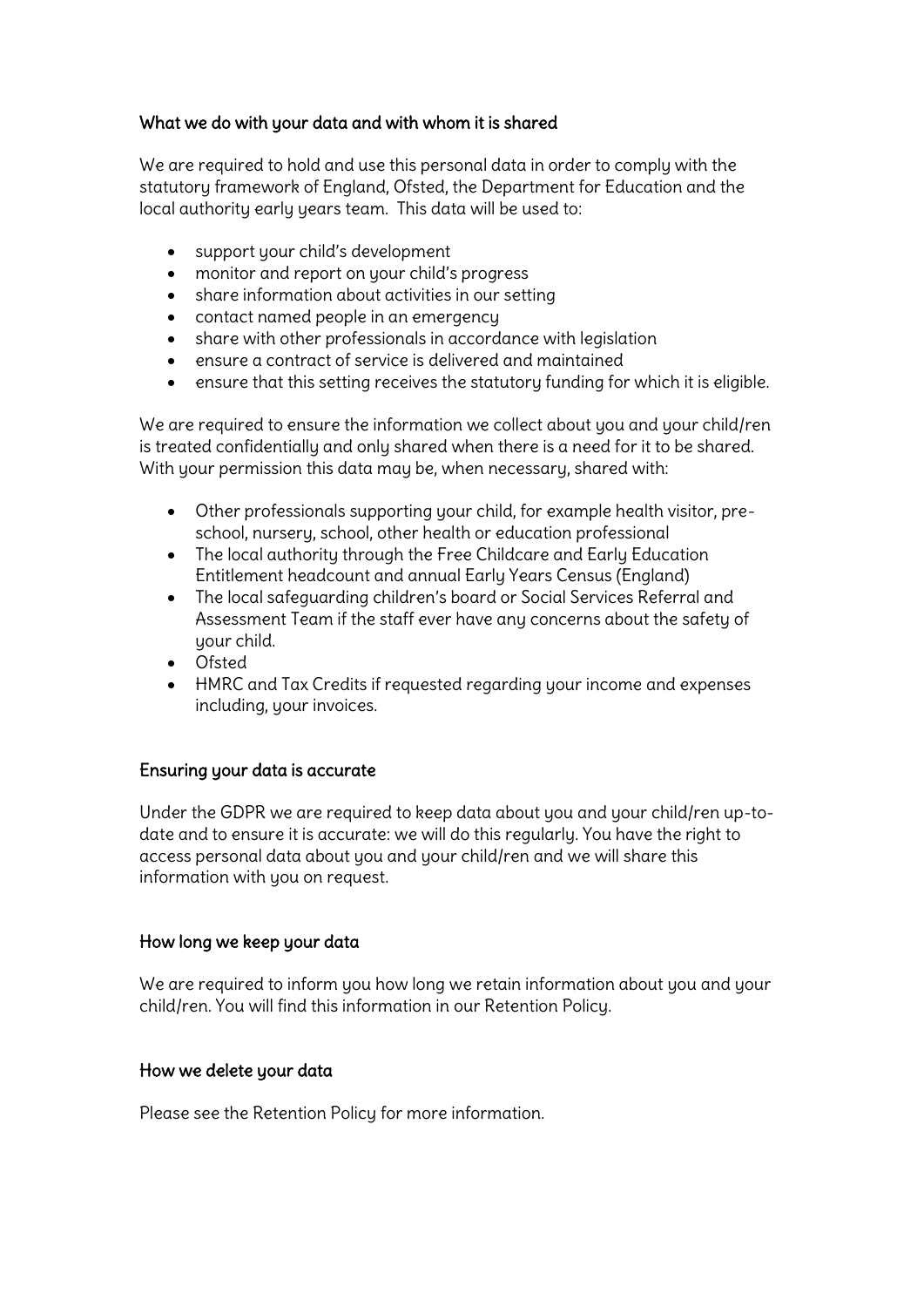## How you can make a complaint

We are required to inform you about how you can make a complaint relating to a data breach or if you think we am not processing your data appropriately.

Complaining to Ofsted –

Ofsted can be contacted in the following ways:

- email [enquiries@ofsted.gov.uk;](mailto:enquiries@ofsted.gov.uk)
- $\bullet$  phone 0300 123 1231;
- address Piccadilly Gate, Store Street, Manchester M1 2WD.

Please see our Complaints Policy for more information.

Complaining to ICO - if you are concerned about a data breach, you can contact the Information Commissioners Office –

https://ico.org.uk/for-organisations/report-a-breach/.

# Online data processing

Computer and laptop security includes regularly updated antivirus software and secure password protection (regularly changed).

Electronic equipment – Ann Turner and Cathy Price have computers and laptops which are used for business purposes. Information is stored on the computers and accessed through the computer and Dropbox.

Visiting our website - when you visit our website to, for example, look up some information Google Analytics collects internet log information and details of visitor behaviour patterns: We do not use this information.

Invoices – we use XERO software to send invoices and reconcile bank transactions, for invoicing purposes this software stores your name, child's name, email address and home address.

Email including e-newsletters and e-invoices – Ann Turner and Cathy Price Microsoft Office to process emails and our email provider is Gmail. We keep a copy of your email address on our computers to allow us to process emails quickly: we do not gather statistics or monitor any information.

Text messages – We use EE mobile as our mobile phone provider to send and receive text messages. We may keep a copy of your mobile phone number in our phonebook to allow us to send you texts. We have 4 Kids Club mobiles, these are used by Ann Turner, Cathy Price, the manager and the club phone.